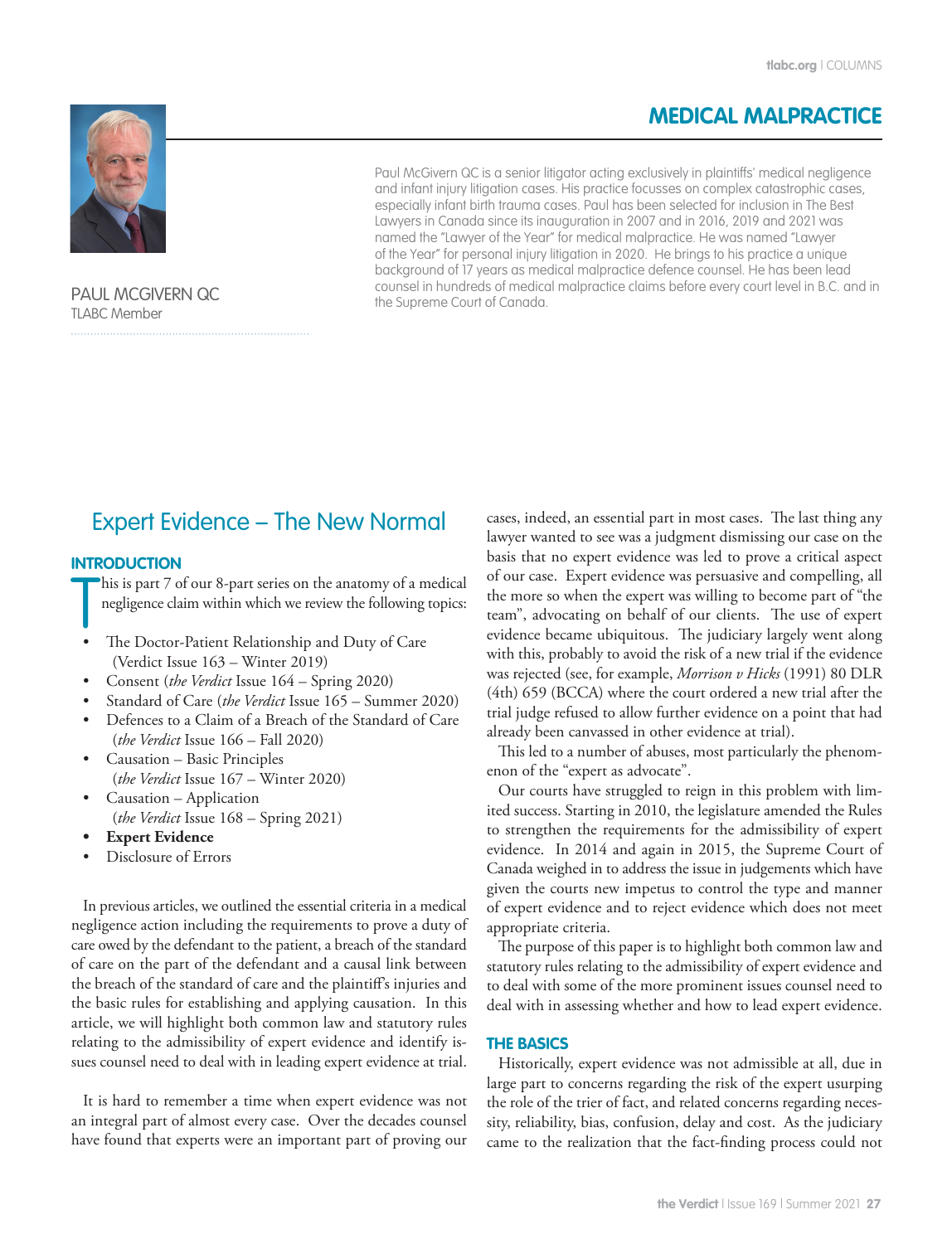be accomplished without the admission of expert evidence, rules were set up to limit the scope of that evidence.

In *R. v Morris*, [1983] 2 S.C.R. 190 Lamer J. (as he then was) set out the basic common law rules regarding the admissibility of evidence at trial (p. 201):

Thayer's statement of the law which is still the law in Canada, was as follows:

> "(1) that nothing is to be received which is not logically probative of some matter requiring to be proved; and (2) *that everything which is thus probative should come in, unless a clear ground of policy or law excludes it.*"

To this general statement should be added the discretionary power judges exercise to exclude logically relevant evidence

> "… as being of too slight a significance, or as having too conjectural and remote a connection; others, as being dangerous, in their effect on the jury, and likely to be misused or overestimated by that body; others, as being impolitic, or unsafe on public grounds; others, on the bare ground of precedent. It is this sort of thing, as I said before, – the rejection on one or another practical ground, of what is really probative, – which is the characteristic thing in the law of evidence; stamping it as the child of the jury system."

The Court went on to outline the 4 criteria for the admission of expert evidence:

(a) relevance;

- (b) necessity in assisting the trier of fact;
- (c) the absence of any exclusionary rule; and
- (d) a properly qualified expert.

With regard to relevance, the court stated:

Relevance is a threshold requirement for the admission of expert evidence as with all other evidence. Relevance is a matter to be decided by a judge as question of law. Although *prima facie* admissible if so related to a fact in issue that it tends to establish it, that does not end the inquiry. This merely determines the logical relevance of the evidence. Other considerations enter into the decision as to admissibility. This further inquiry may be described as a cost benefit analysis, that is "whether its value is worth what it costs." See *McCormick on Evidence* (3rd ed. 1984), at p. 544. Cost in this context is not used in its traditional economic sense but rather in terms of its impact on the trial process. Evidence that is otherwise logically relevant may be excluded on this basis, if its probative value is overborne by its prejudicial effect, if it involves an inordinate amount of time which is not commensurate with its value or if it is misleading in the sense that its effect on the trier of fact, particularly a jury, is out of proportion to its reliability.

As to necessity, the Court stated:

This pre-condition is often expressed in terms as to whether the evidence would be helpful to the trier of fact. The word "helpful" is not quite appropriate and sets too low a standard. However, I would not judge necessity by too strict a standard. What is required is that the opinion be necessary in the sense that it provide information "which is likely to be outside the experience and knowledge of a judge or jury…the evidence must be necessary to enable the trier of fact to appreciate the matters in issue due to their technical nature.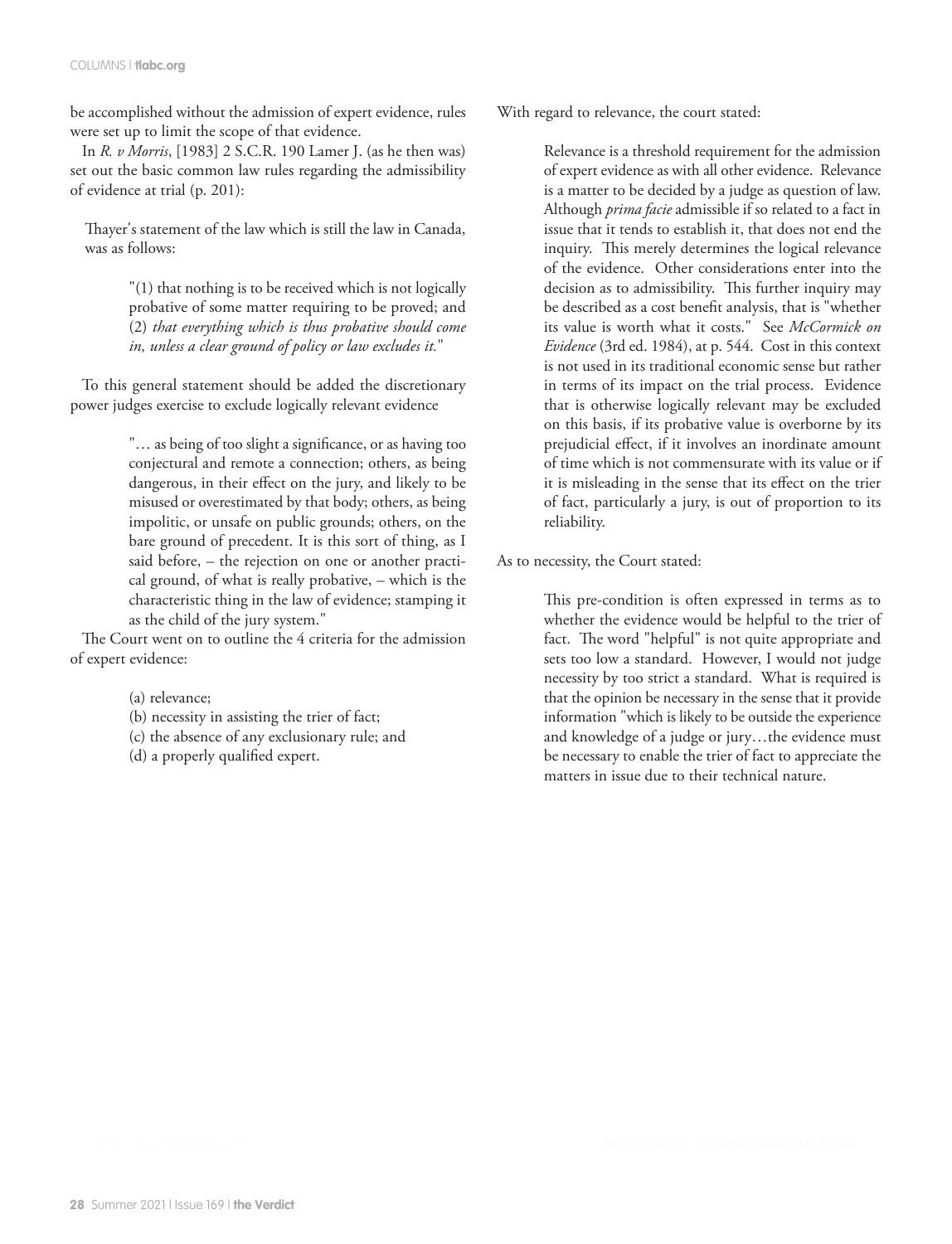The other 2 criteria are self-explanatory.

*Mohan* also left the door open to novel scientific evidence but stated that such evidence must be subjected to "special scrutiny" in order to avoid a distortion of the fact finding process. Drawing on the *Daubert* line of cases in the US, the court stated that novel scientific evidence must be evaluated in light of the following criteria:

(1) whether the theory or technique can be and has been tested:

> Scientific methodology today is based on generating hypotheses and testing them to see if they can be falsified; indeed, this methodology is what distinguishes science from other fields of human inquiry.

(2) whether the theory or technique has been subjected to peer review and publication:

> [S]ubmission to the scrutiny of the scientific community is a component of "good science," in part because it increases the likelihood that substantive flaws in methodology will be detected.

- (3) the known or potential rate of error or the existence of standards; and,
- (4) whether the theory or technique used has been generally accepted:

A "reliability assessment does not require, although it does permit, explicit identification of a relevant scientific community and an express determination of a particular degree of acceptance within that community."

Widespread acceptance can be an important factor in ruling particular evidence admissible, and "a known technique which has been able to attract only minimal support within the community," . . . may properly be viewed with skepticism.

. . .

In tandem with these common law principles, the Rules of Court played a crucial role. The admissibility of expert reports prior to the enactment of the new Rules was subject to Rule 40A, which set out specific notice requirements. Those requirements were often noted in their breach rather than compliance. The attitude of the court regarding late notice was typified by the following quote:

> It may be that late delivery of a report may cause such prejudice to the opposing party that the evidence cannot be permitted lest injustice result. Such cases must be very rare indeed, particularly if the trial is without a jury and an adjournment can be granted without undue inconvenience (*Hunter v. Ellenberger* (1988), 25

C.P.C. (2d) 14 (Ont. H.C.J.), quoted with approval by Coultas, J. in *Gibson v. Rickett; Gibson v. Hall* (1996), 15 B.C.L.R. (3d) 208 (S.C.))

In many\most cases, therefore, the party served with late notice was often faced with a dubious choice – accept the notice or seek an adjournment to allow for preparation for cross-examination. Given the costs and delay associated with an adjournment, the evidence was usually admitted without further adieu.

With the enactment of the new Rules in 2010, the notice requirements were enhanced. The relevant notice provisions are now found in Rule 11. That Rule provides, inter alia:

- All expert evidence must be contained within a written report. The practice of giving notice of oral expert evidence under Rule 40A(3) was abolished;
- The requirements for how all expert reports must be structured (Rule 11-6(1));
- The certification that the expert is aware of the need to be impartial and that he\she has complied with that duty (Rule 11-6(2));
- The 84 day notice requirement (Rule 11-6(3))

Rule 11-7 only permits expert opinion evidence at trial where it conforms with R. 11-6.

The court is given jurisdiction to allow expert evidence at trial where specific criteria are met:

- (a) facts have come to the knowledge of one or more of the parties and those facts could not, with due diligence, have been learned in time to be included in a report or supplementary report and served within the time required by this Part,
- (b) the non-compliance is unlikely to cause prejudice
	- (i) by reason of an inability to prepare for cross-examination, or
	- (ii) by depriving the party against whom the evidence is tendered of a reasonable opportunity to tender evidence in response, or
- (c) the interests of justice require it.

Note that these criteria are disjunctive.

# Early indications were that our courts were going to take a different approach to the admissibility requirements than earlier judgments had taken.

In *Perry v. Vargas*, 2012 BCSC 1537, Savage J. held that a report served on the eve of trial was not admissible. In rejecting the evidence, he stated: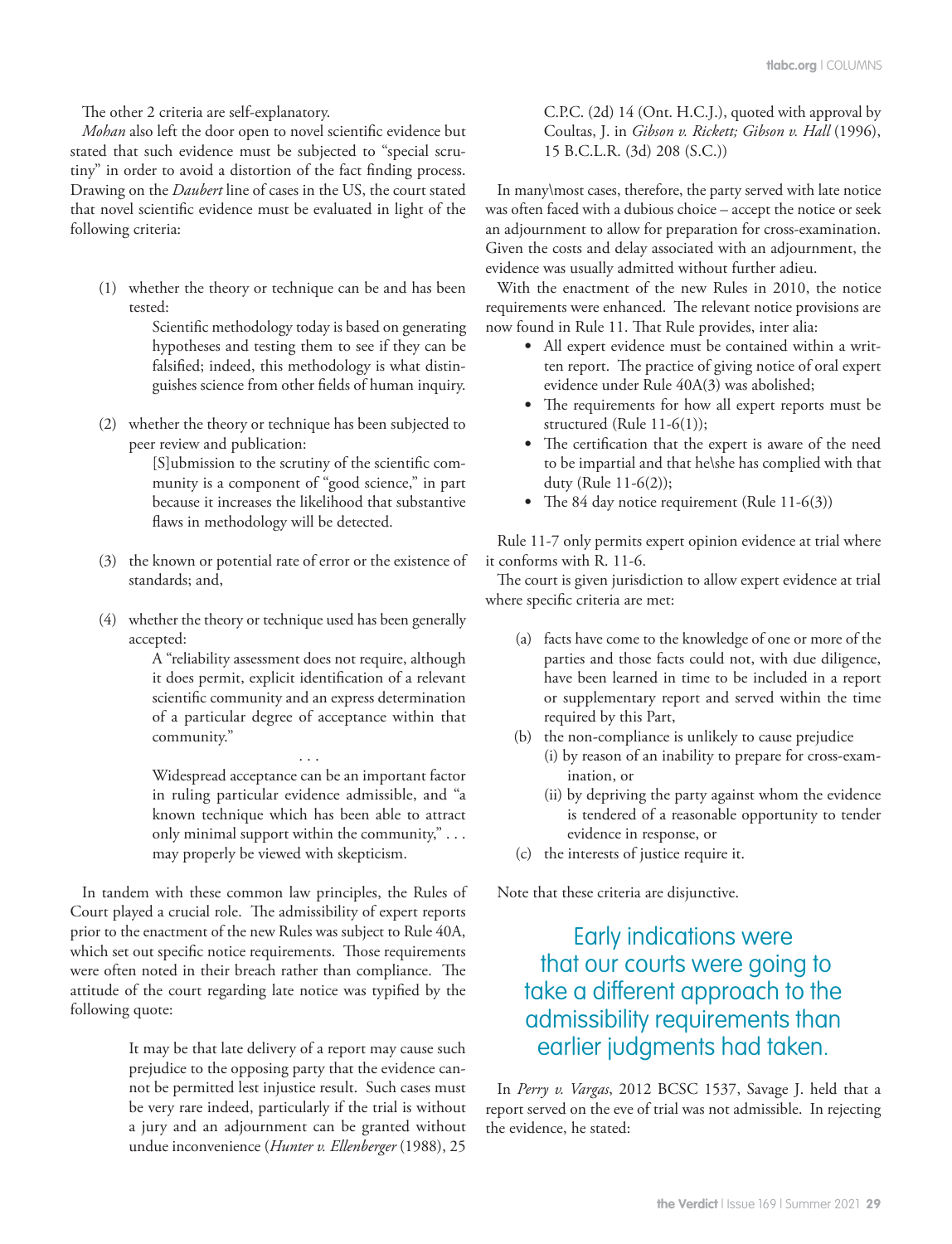[22] In my view the discretion provided for in R. 11-7(6)(c) must be exercised sparingly, with appropriate caution, and in a disciplined way given the express requirements contained in Rules 11-6 and 11-7. That is, the "interests of justice" are not a reason to simply excuse or ignore the requirements of the other Rules. There must be some compelling analysis why the interests of justice require in a particular case the extraordinary step of abrogating the other requirements of the *Supreme Court Civil Rules.* None was provided.

In *Wright v. Brauer,* 2010 BCSC 1282 at para. 12, Savage J. noted that "Rule 11-6(4) was enacted to fill a lacuna in the Rules." This was required because the former Rules permitted without notice expert evidence in reply if it was truly responsive. Rule 11-6(4) now clearly requires that notice.

In *Redmond v. Krider*, 2014 BCSC 2585, Madam Justice Maisonville stated that the Rules are to be read as a codification of the earlier common law respecting expert evidence, particularly with respect to service and notice requirements relating to the expert witness's report, with the exceptions as set out in Rule 11-7.

While these changes enhanced the notice requirements for expert evidence, the common law rules were also enhanced to strengthen the role of the trial judge to act as the gatekeeper, with a mandate to ensure that only properly admissible evidence was allowed.

In 2014, in *R. v Sekhon* [2014] 1SCR 272, the SCC was faced with deciding whether expert evidence from an experienced police officer to the effect that "…in his many years' experience he had never encountered a blind courier…" was admissible to rebut the suggestion that the driver of a vehicle coming over the border with drugs concealed in a hidden compartment was unaware that they were there. Moldaver J., speaking for the majority in rejecting the evidence, reiterated the *Mohan* rules for admissibility, and then emphasized the ongoing obligation of the trial judge to act as a gatekeeper.

> [46] Given the concerns about the impact expert evidence can have on a trial — including the possibility that experts may usurp the role of the trier of fact — trial judges must be vigilant in monitoring and enforcing the proper scope of expert evidence. While these concerns are perhaps more pronounced in jury trials, all trial judges — including those in judgealone trials — have an ongoing duty to ensure that expert evidence remains within its proper scope. It is not enough to simply consider the *Mohan* criteria at the outset of the expert's testimony and make an initial ruling as to the admissibility of the evidence. The trial judge must do his or her best to ensure that, throughout the expert's testimony, the testimony remains within the proper boundaries of expert evidence. As noted by Doherty J.A. in *R. v. Abbey*, 2009 ONCA 624 (CanLII), 97 O.R. (3d) 330, at para. 62:

> > The admissibility inquiry is not conducted

in a vacuum. Before deciding admissibility, a trial judge must determine the nature and scope of the proposed expert evidence. In doing so, the trial judge sets not only the boundaries of the proposed expert evidence but also, if necessary, the language in which the expert's opinion may be proffered so as to minimize any potential harm to the trial process. A cautious delineation of the scope of the proposed expert evidence and strict adherence to those boundaries, if the evidence is admitted, are essential. The case law demonstrates that overreaching by expert witnesses is probably the most common fault leading to reversals on appeal . . . . [Emphasis added; citations omitted.]

[47] The trial judge must both ensure that an expert stays within the proper bounds of his or her expertise and that the content of the evidence itself is properly the subject of expert evidence.

The following year, in *White Burgess v. Abbott and Haliburton Co.*, 2015 SCC 23, [2015] 2 S.C.R. 182, the Supreme Court came back to the concept of the judge as a gatekeeper. The case involved a professional negligence case against a firm of auditors by the shareholders of a company. The shareholders retained different auditors who were critical of the original auditors' work. A partner in a different office of the new auditors' firm provided expert opinion evidence against the former firm. They objected, taking the position that she was biased because the case boiled down to a contest between the two firms, and if her firm was found to be wrong, it could expose her to personal liability as a partner. The court agreed and struck the evidence. The Court of Appeal disagreed. In upholding that ruling Cromwell, J., speaking for the Court, opened his judgment with these words:

> [1] Expert opinion evidence can be a key element in the search for truth, but it may also pose special dangers. To guard against them, the Court over the last 20 years or so has progressively tightened the rules of admissibility and enhanced the trial judge's gatekeeping role. These developments seek to ensure that expert opinion evidence meets certain basic standards before it is admitted. The question on this appeal is whether one of these basic standards for admissibility should relate to the proposed expert's independence and impartiality. In my view, it should.

> [2] Expert witnesses have a special duty to the court to provide fair, objective and nonpartisan assistance. A proposed expert witness who is unable or unwilling to comply with this duty is not qualified to give expert opinion evidence and should not be permitted to do so. Less fundamental concerns about an expert's independence and impartiality should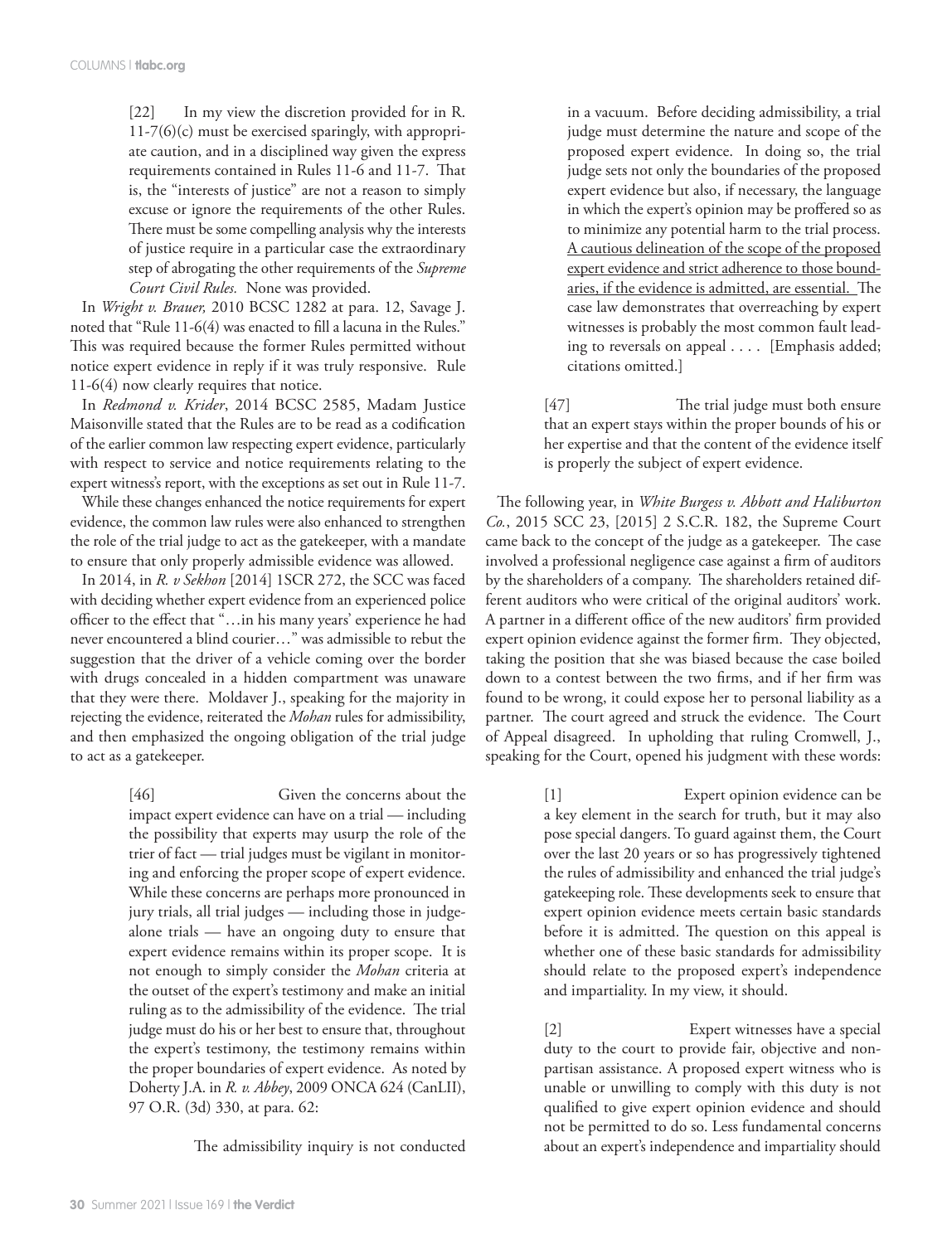be taken into account in the broader, overall weighing of the costs and benefits of receiving the evidence.

His Lordship highlighted the judicial concern about impartiality of expert witnesses, and the tendency for experts to try to help those who retain them. As noted in para. 18, "The point is to preserve trial by judge and jury, not devolve to trial by expert." The Court mandated a two stage process to govern the introduction of expert evidence at trial. These two stages are explained below: (Note: the following is largely adopted by the excellent analysis conducted by Madam Justice S. Donegan in *Whaley v. Bryant* (2020) BCSC 531)

> [9] First, the proffering party must demonstrate the existence of certain pre-conditions (the "Threshold Requirements"):

1. The evidence must be logically relevant (to a material issue);

2. The evidence must be necessary to assist the trier of fact;

3. The evidence must not be subject to any other exclusionary rule;

4. The expert must be properly qualified, which includes a requirement that the expert be willing and able to fulfill the expert's duty to the court to

provide evidence that is impartial, independent, and unbiased; and

5. For opinions based on novel or contested science or science used for a novel purpose, the underlying science must be reliable for that purpose.

The relevance issue relates to an examination of the pleadings and the issues raised in the case, and to determine whether, as a matter of logic and human experience, the expert opinion will tend to prove or disprove the fact in issue (See for example: *R. v. Arp,* 1998 CanLII 769 (SCC), [1998] 3 S.C.R. 339 at 360).

The necessity criterium is satisfied when expert opinion evidence:

- 1. provides information that is likely to be outside the experience or knowledge of the trier of fact;
- 2. will assist the trier of fact to appreciate technical dimensions of the matter in issue; and
- 3. relates to something about which ordinary people are unlikely to form a correct opinion without expert assistance: *Mohan* at 23- 24.

Thus, both relevance and necessity must be determined on a case by case basis.

Argument in the guise of an expert opinion is by definition not necessary (*Sengbusch v. Priest,* 1987 CanLII 2796 (BCSC)

An example of an exclusionary rule is the rule against allowing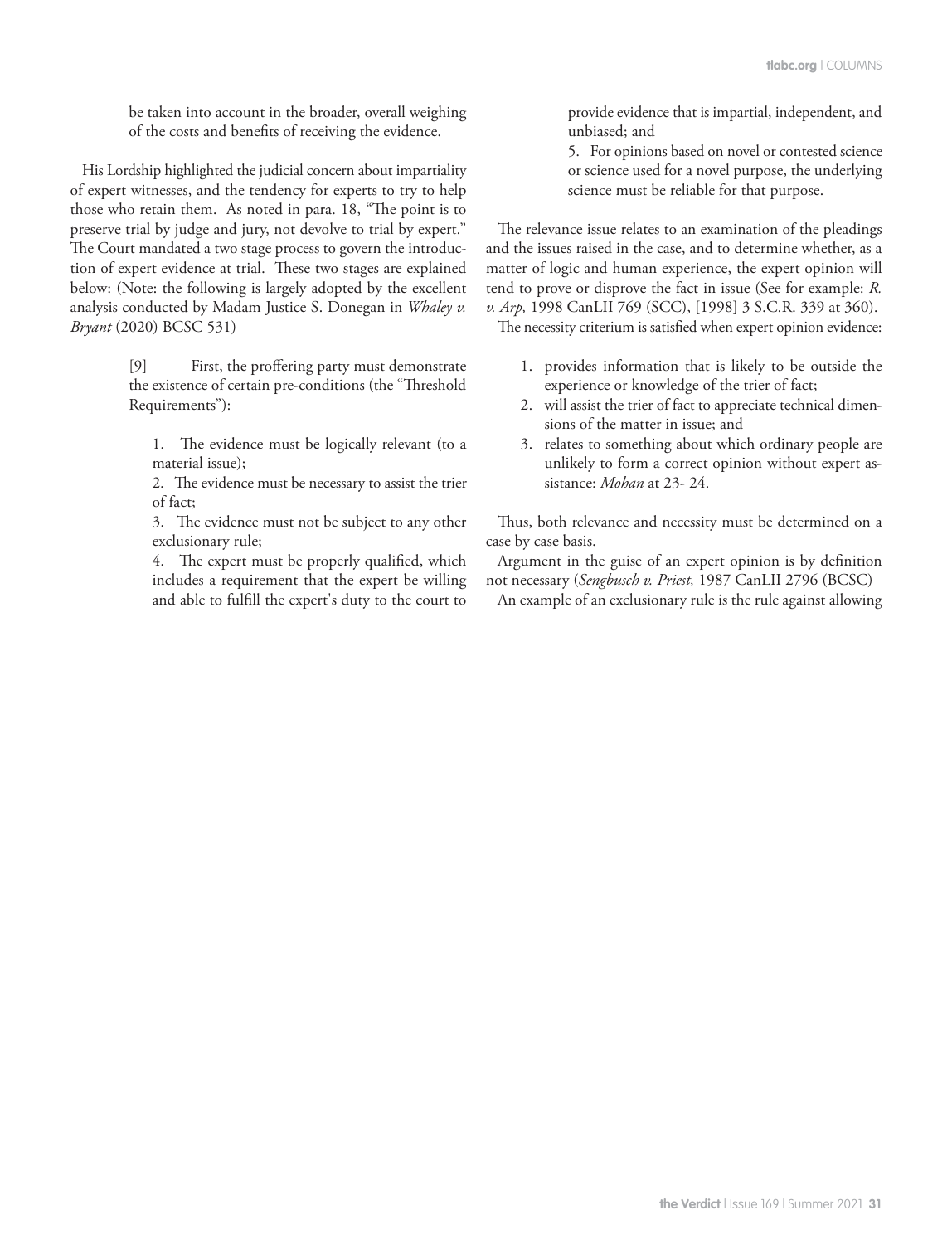an expert to opine on issues of credibility (see, for example, *R. v. Sekhon* (supra).

A "properly qualified expert" means an expert who has special or peculiar knowledge acquired through study or experience: *Mohan* at 25. They must also be impartial, independent, and unbiased. The Court in *White Burgess* explained at para. 10, in part:

> … expert witnesses have a duty to the court to give fair, objective and non-partisan opinion evidence. They must be aware of this duty and able and willing to carry it out. If they do not meet this threshold requirement, their evidence should not be admitted.

This means actual bias, not apprehension of bias:

…The concept of apparent bias is not relevant to the question of whether or not an expert witness will be unable or unwilling to fulfill its primary duty to the court. When looking at an expert's interest or relationship with a party, the question is not whether a reasonable observer would think that the expert is not independent. The question is whether the relationship or interest results in the expert being unable or unwilling to carry out his or her primary duty to the court to provide fair, non-partisan and objective assistance. *White Burgess* 

at para. 50.

Once an expert attests or swears to this duty, there is an evidential burden on the party opposing admission to show a realistic concern that the expert is unable or unwilling to comply with a duty of impartiality, independence, and lack of bias. If shown, the burden returns to the proffering party to "establish on a balance of probabilities this aspect of the admissibility threshold" (*White Burgess*, para. 48.

As Madame Justice Donegan noted in *Whaley*

[49] This threshold requirement is not particularly onerous and it will likely be quite rare that a proposed expert's evidence would be ruled inadmissible for failing to meet it. The trial judge must determine, having regard to both the particular circumstances of the proposed expert and the substance of the proposed evidence, whether the expert is able and willing to carry out his or her primary duty to the court. For example, it is the nature and extent of the interest or connection with the litigation or a party thereto which matters, not the mere fact of the interest or connection; the existence of some interest or a relationship does not automatically render the evidence of the proposed expert inadmissible. In most cases, a mere employment relationship with the party calling the evidence will be insufficient to do so. On the other hand, a direct financial interest in the outcome of the litigation will be of more concern. The same can be said in the case of a very close familial relationship with one of the parties or situations in which the proposed expert will probably incur professional liability if his or her opinion is not accepted by the court. Similarly, an expert who, in his or her proposed evidence or otherwise, assumes the role of an advocate for a party is clearly unwilling and/ or unable to carry out the primary duty to the court. I emphasize that exclusion at the threshold stage of the analysis should occur only in very clear cases in which the proposed expert is unable or unwilling to provide the court with fair, objective and non-partisan evidence. Anything less than clear unwillingness or inability to do so should not lead to exclusion, but be taken into account in the overall weighing of costs and benefits of receiving the evidence.

Following this "Threshold Enquiry", the trial judge must be satisfied that the cost of admitting the evidence does not outweigh its benefits. The Court referred to this as the "Gatekeeping Exclusionary Discretion" stage. The judge must consider factors such as questions of relevance, necessity, reliability, and absence of bias, independence, and impartiality. Where the probative value of the expert opinion evidence is outweighed by its prejudicial effect, it should be excluded: *R. v. Bingley,* 2017 SCC 12 at para. 16

Note that concerns regarding impartiality or bias come into play in both the Threshold Requirement criterion as well as in the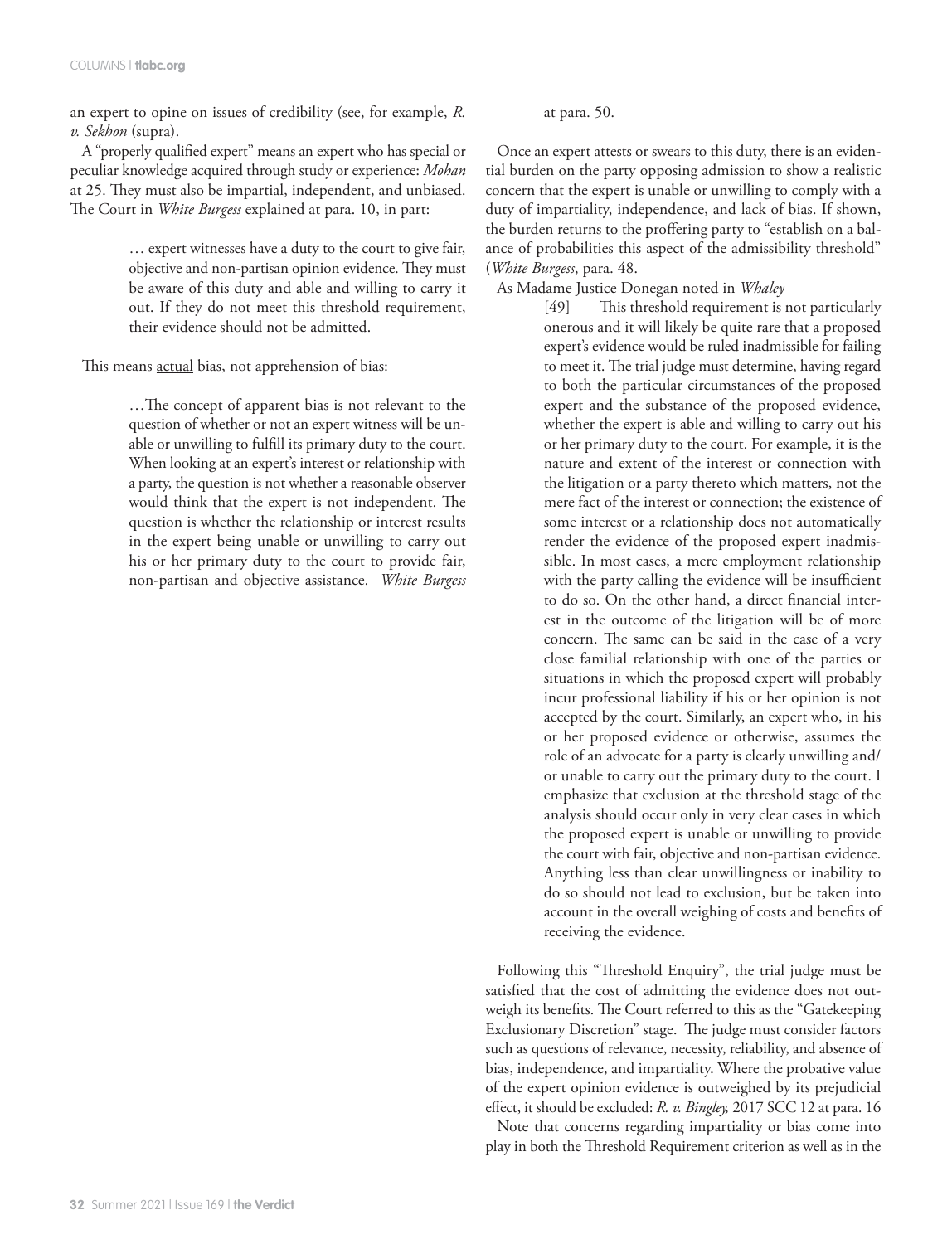gatekeeping cost/benefit analysis: *J.P. v. British Columbia*, 2017 BCCA 308 where the CA ordered a new trial because of the failure of the trial judge to properly perform his gatekeeper function.

The court's initial ruling on admissibility does not end the court's gatekeeper function. The judge must play an ongoing role to ensure that, throughout the expert's testimony, the testimony remains within the proper boundaries of expert evidence (R. v. Abbey, 2009 ONCA 624). As noted in that case at para. 62:

The admissibility inquiry is not conducted in a vacuum. Before deciding admissibility, a trial judge must determine the nature and scope of the proposed expert evidence. In doing so, the trial judge sets not only the boundaries of the proposed expert evidence but also, if necessary, the language in which the expert's opinion may be proffered so as to mini¬mize any potential harm to the trial process. A cautious de-lineation of the scope of the proposed expert evidence and strict adherence to those boundaries, if the evidence is ad-mitted, are essential. . . .

Whether the trial is a judge alone or a jury trial does not affect the application of the *Mohan* criteria; expert opinion evidence either satisfies the *Mohan* admissibility criteria or it does not: *Maras v. Seemore Entertainment Ltd.*, 2014 BCSC 1109 at para. 20. Nevertheless, the judge's gatekeeping role requires particular caution when the trier of fact is a jury: *Karpowicz v. Glessing,* 2018 BCSC 887, at para. 14, citing Justice Abrioux, as he then was, in *Maras* at para. 20.

One final point should be mentioned. The issue that comes up from time to time is whether giving discovery transcripts to experts renders their evidence inadmissible. The answer is "no". This issue comes up as a result of the judgment in *Croutch (Guardian ad litem of) v. B.C. Women's Hospital & Health Centre,* 2001 BCSC 995, aff'd 2003 BCCA 472, where the trial judge said:

> [17] In my view, expert witnesses should not base their opinions on discovery evidence which may or may not be read in at trial. Indeed, as a general rule, I do not consider they should be given access to discovery transcripts. The assessment of evidence is not their function, and there is no place for the delivery of an expert's opinion when it is based on facts drawn by the expert from what was said on discovery. The facts underlying an opinion are within the purview of counsel. It is counsel who must be satisfied they are facts that can be proven, and it is for counsel to settle with an expert witness the facts that are to be assumed for the purpose of the opinion. It is those facts that must then be set out clearly in the statement that is to be delivered in compliance with the Rules.

This led many to argue that merely giving an expert access to discovery transcripts effected admissibility. That notion was dispelled by Smith, J. in *Keefer Laundry Ltd. v. Pellerin Milnor*